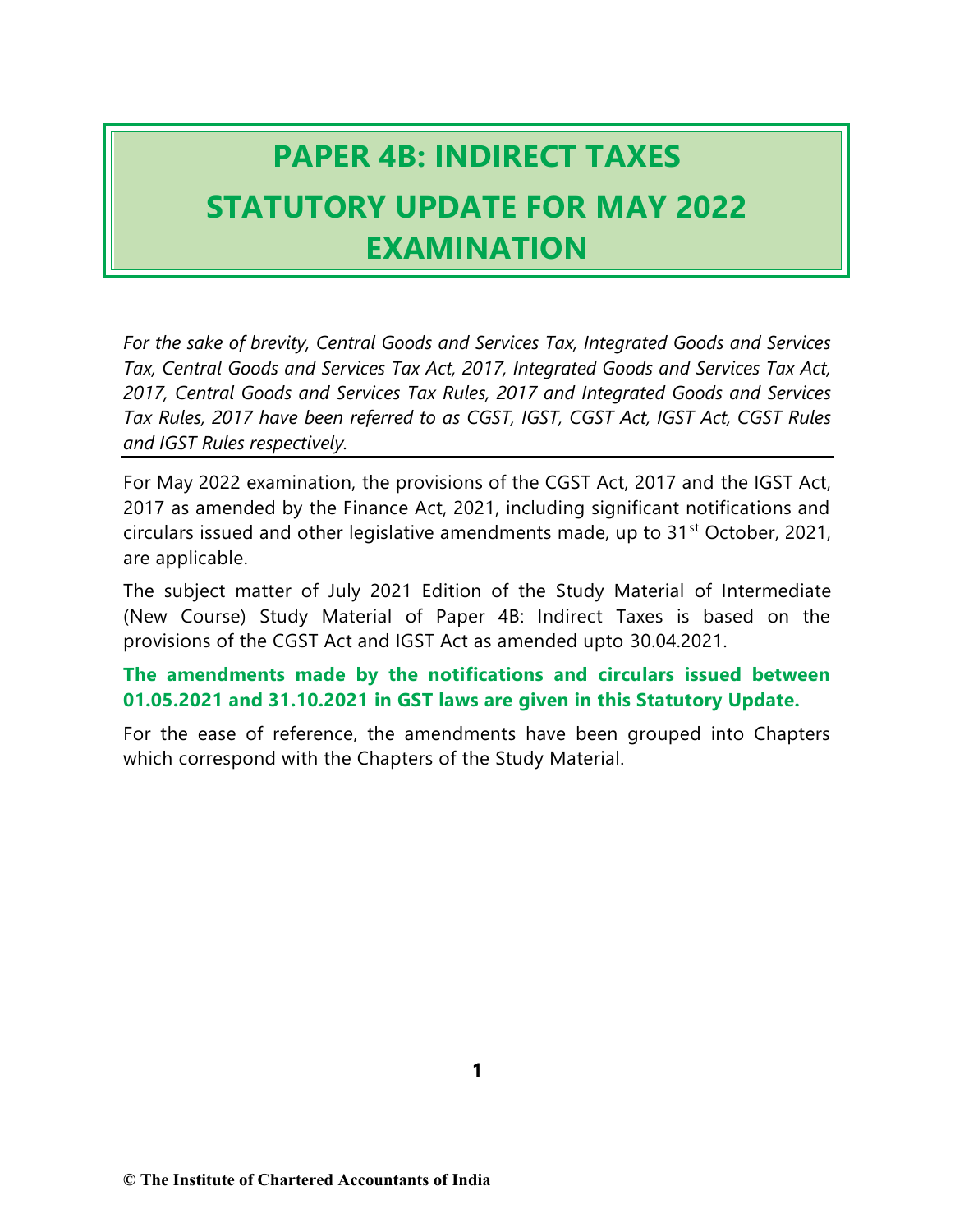





#### **1. Amendments in the list of services exempted from GST**

*Notification no. 12/2017 CT(R) dated 28.06.2017* provides list of services exempted from CGST. With effect from 01.10.2021, the said list of exempted services has been amended as follows:-

#### **(i) Amendment in the existing exemptions**

 Below mentioned entries of exemption from GST have been amended. Amendments have been highlighted in bold hereunder:

| SI.<br>No. | <b>Description of services</b>                                                                                                                                                                                                                                                          |
|------------|-----------------------------------------------------------------------------------------------------------------------------------------------------------------------------------------------------------------------------------------------------------------------------------------|
| 72         | Services provided to the Central Government, State Government,   <br> Union territory administration under any training programme for   <br>which $75\%$ or more of the total expenditure is borne by the<br>Government, State Government, Union territory<br>Central<br>administration |

#### **(ii) New exemptions introduced**

Following new services have been exempted from CGST:

| SI. | Description of services |
|-----|-------------------------|
| No. |                         |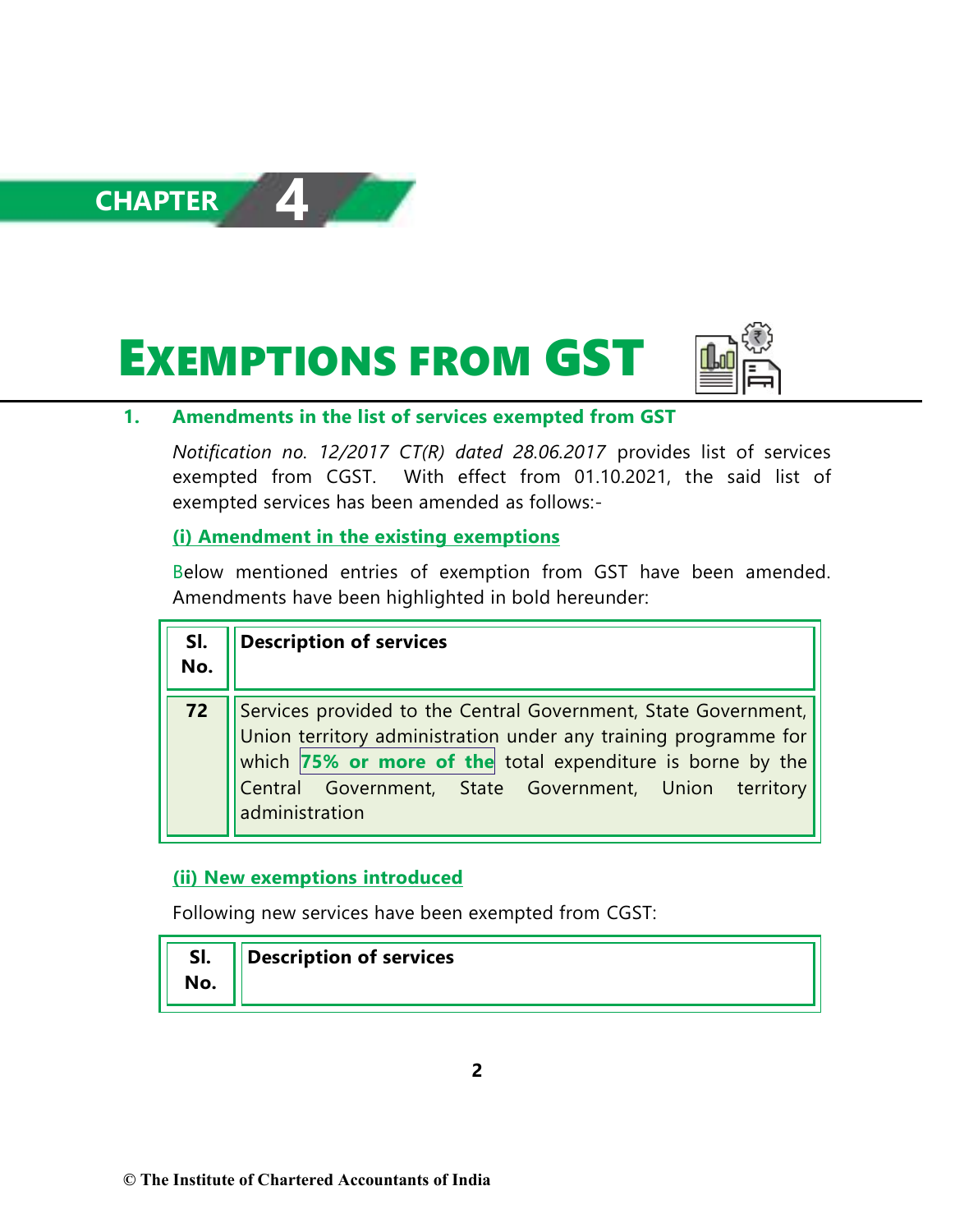| <b>61A</b> Services by way of granting National Permit to a goods carriage<br>   to operate through-out India/ contiguous States |
|----------------------------------------------------------------------------------------------------------------------------------|
|                                                                                                                                  |

#### **(iii) Withdrawal of existing exemption**

Exemption from CGST available to following services has been withdrawn:

| SI.<br>No. | Description of services                                                                                                                                   |
|------------|-----------------------------------------------------------------------------------------------------------------------------------------------------------|
| 43         | Services of leasing of assets (rolling stock assets including<br>wagons, coaches, locos) by the Indian Railways Finance<br>Corporation to Indian Railways |

Parallel exemptions from IGST have been extended to supply of inter-State services by amending *Notification No. 9/2017 IT(R) dated 28.06.2017,* which grants exemption to supply of inter-State services from IGST.

#### *[Notification No. 07/2021 CT(R) dated 30.09.2021 and Notification No. 07/2021 IT(R) dated 30.09.2021]*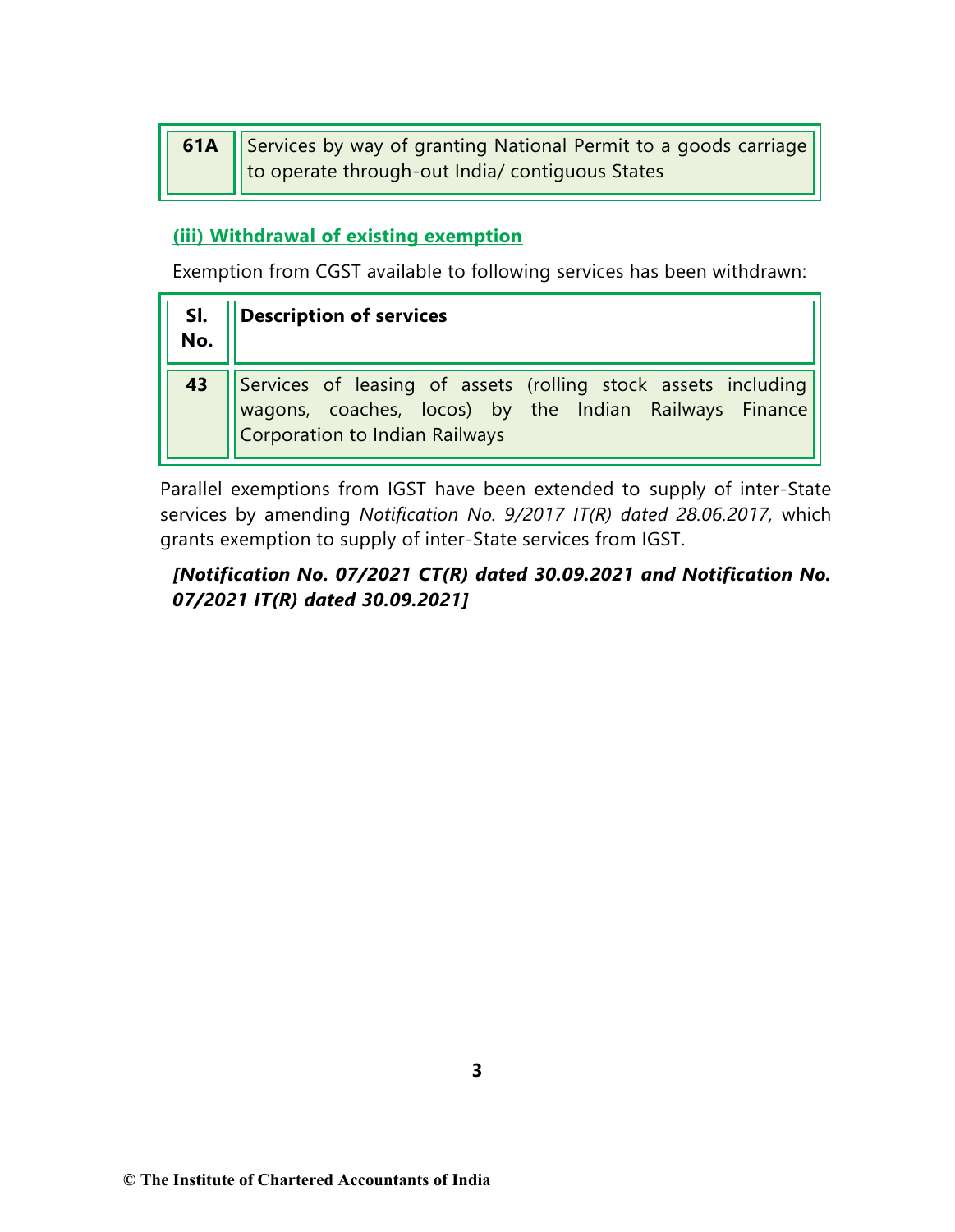

# **REGISTRATION**



#### **1. Extension of time-limit for filing application for revocation of cancellation of registration by a registered person permitted beyond the stipulated time**

W.e.f. 01.01.2021, proviso to section 30(1) of the CGST Act, 2017 was substituted to permit the extension of time-limit for filing application for revocation of cancellation of registration by a registered person. Accordingly, the time period of filing of application for revocation of 30 days from the date of service of the order of cancellation of registration, may, on sufficient cause being shown, and for reasons to be recorded in writing, be extended,—

- (a) by the Additional Commissioner or the Joint Commissioner, as the case may be, for a period not exceeding 30 days;
- (b) by the Commissioner, for a further period not exceeding 30 days, beyond the period specified in clause (a).

Consequently, rule 23(1) of the CGST Rules has also been suitably amended to give effect to aforesaid amendment. Amended rule 23(1) reads as follows:

A registered person, whose registration is cancelled by the proper officer on his own motion, may submit an application for revocation of cancellation of registration, in prescribed form, to such proper officer, within a period of 30

**4**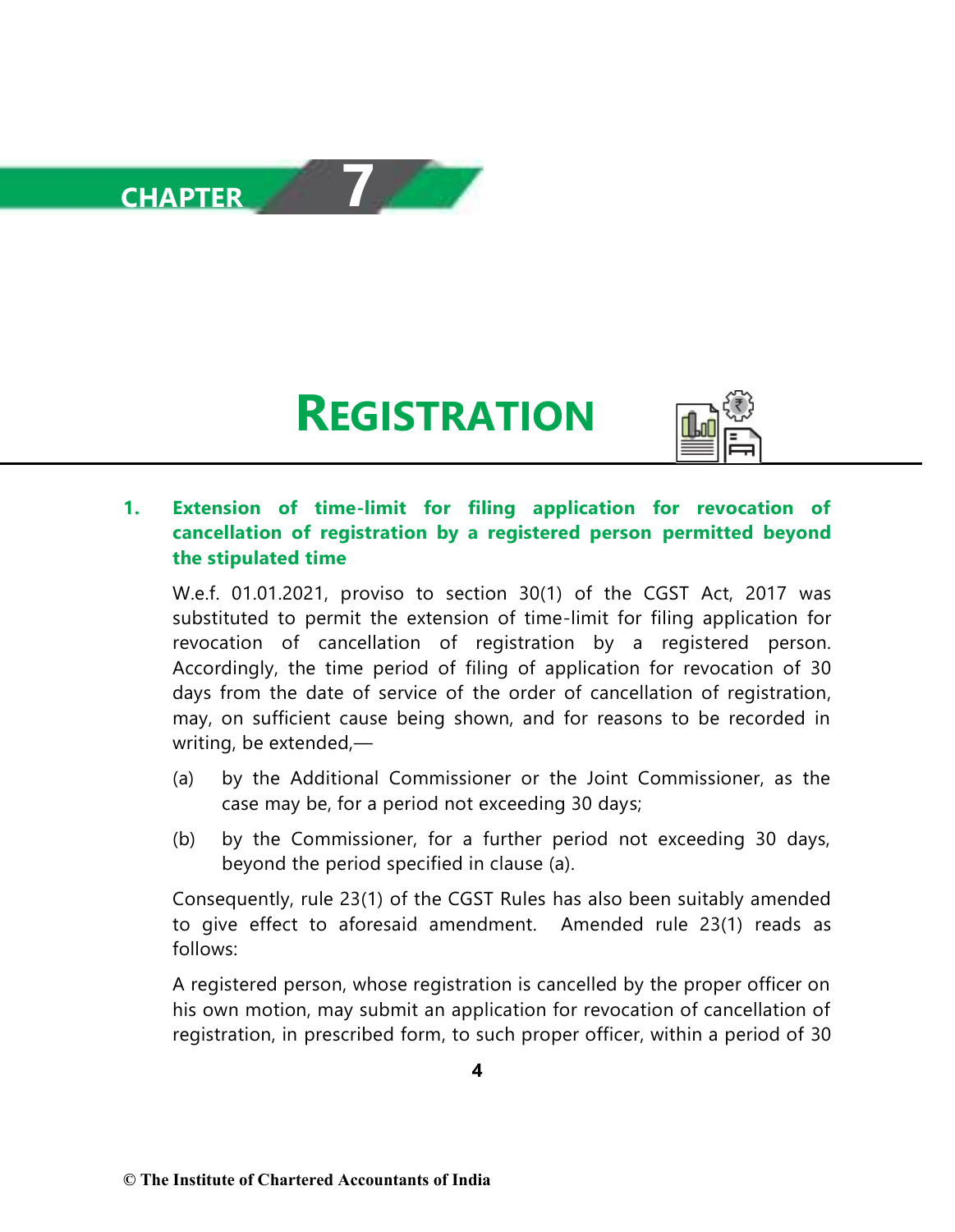days from the date of the service of the order of cancellation of registration **or within such time period as extended by the Additional Commissioner or the Joint Commissioner or the Commissioner, as the case may be, in exercise of the powers provided under the proviso to section 30(1)**, at the common portal, either directly or through a Facilitation Centre notified by the Commissioner.

*[Notification No. 15/2021 CT dated 18.05.2021]*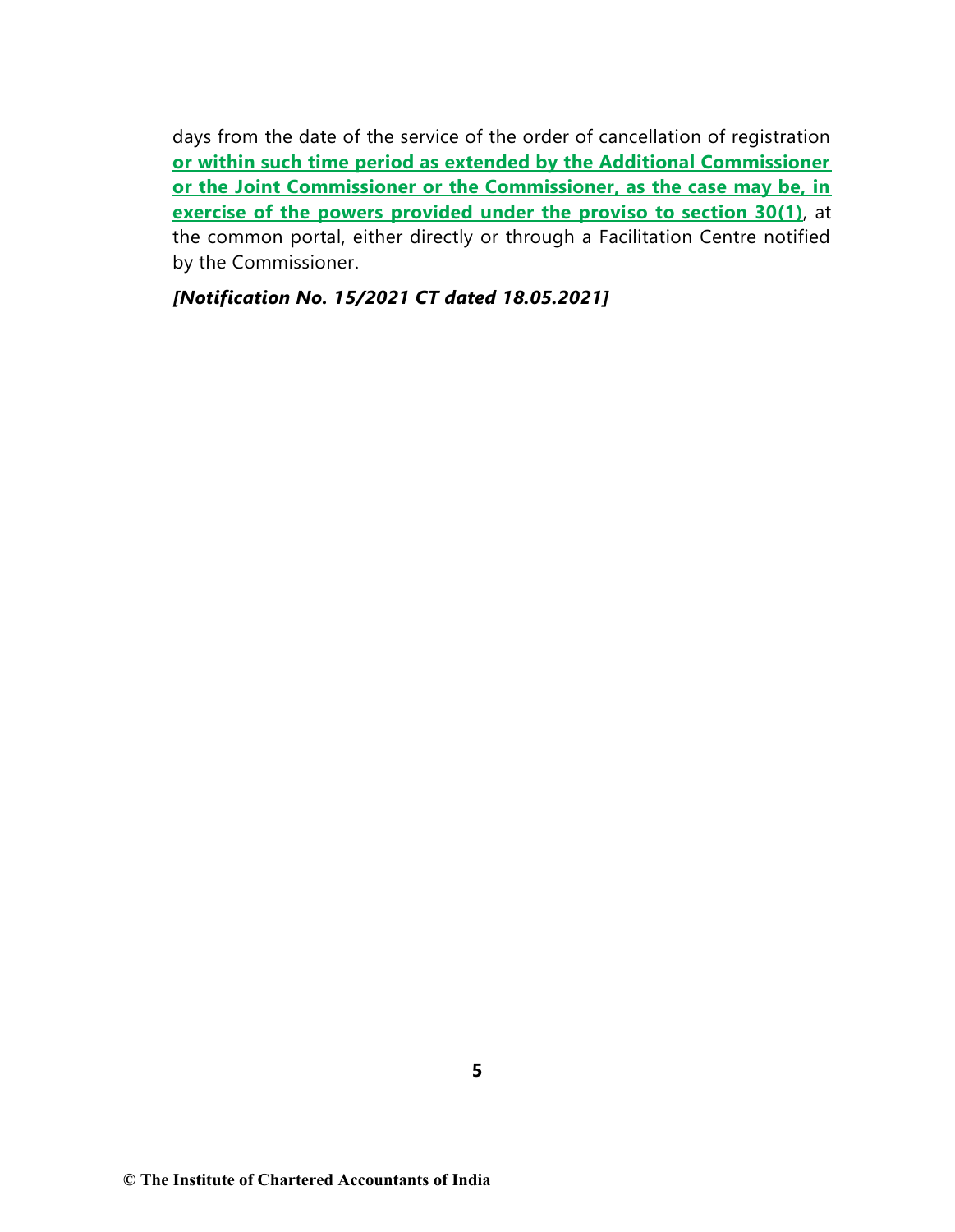

# TAX INVOICE; CREDIT AND DEBIT NOTES; E-WAY BILL



#### **1. E-invoicing not applicable to a Government Department and a local authority**

 E-invoicing is mandatory for persons notified vide *Notification No. 13/2020 CT dated 21.03.2020* as amended. As per said notification, all registered businesses with an aggregate turnover in any preceding financial year from 2017-18 onwards greater than  $\bar{\tau}$  50 crore are mandatorily required to issue e-invoices except:-

- ✓ Special Economic Zone units\*\*
- $\checkmark$  Insurer or banking company or financial institution including NBFC
- $\checkmark$  GTA supplying services in relation to transportation of goods by road in a goods carriage
- $\checkmark$  Supplier of passenger transportation service
- ✓ Person supplying services by way of admission to exhibition of cinematograph films in multiplex screens

Said notification has been amended to exempt **a Government Department and a local authority** also from the mandatory requirement of e-invoicing.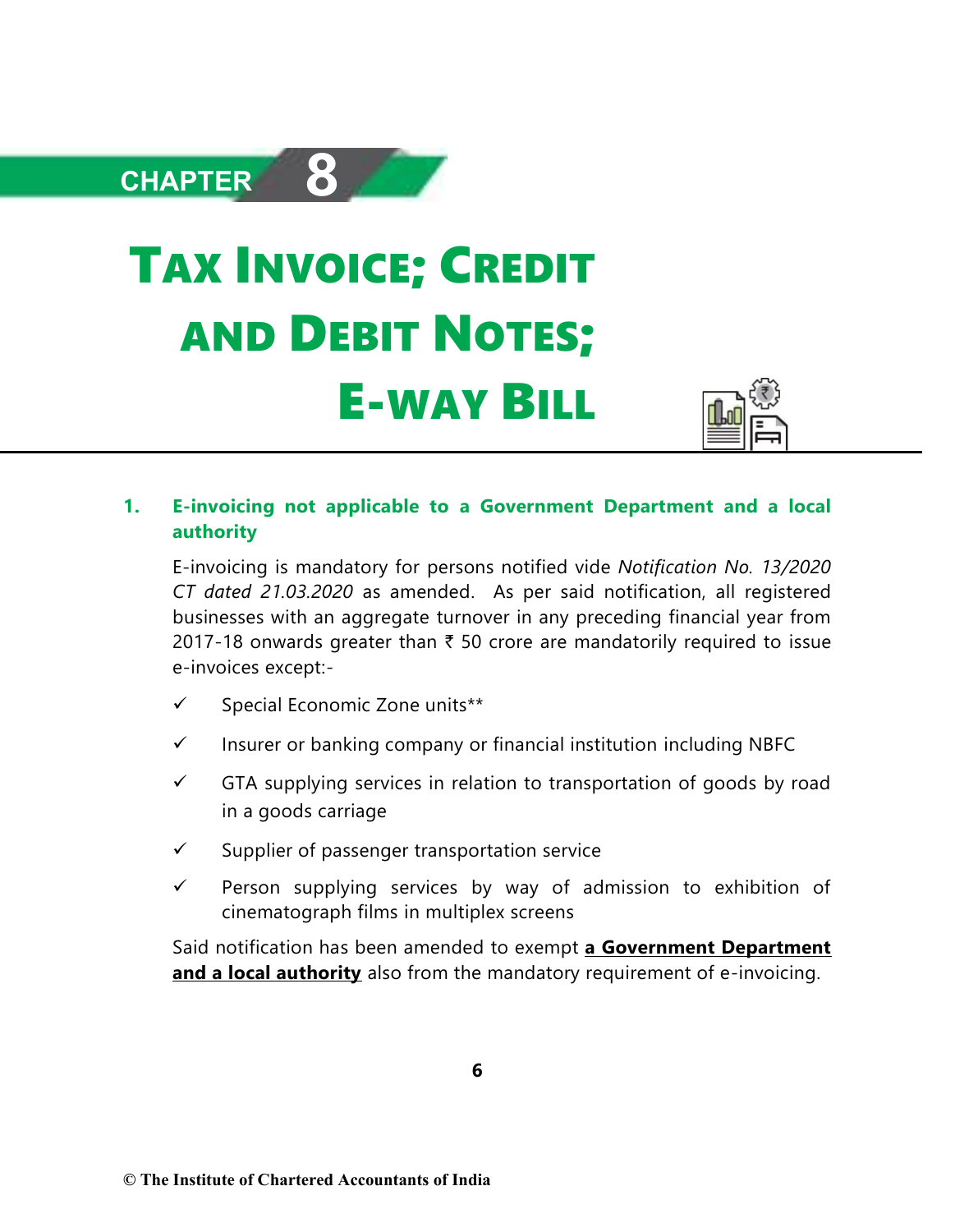#### *[Notification No. 23/2021 CT dated 01.06.2021]*

#### **2. E-way bill generation facility to be blocked only in respect of outward movement of goods, by the defaulting registered person [Rule 138E]**

Rule 138E of the CGST Rules contains provisions pertaining to blocking of eway bill generation facility, i.e. disabling the generation of e-way bill.

Earlier, a user was not able to generate e-way bill for a GSTIN if the said GSTIN was not eligible for e-way bill generation in terms of rule 138E. It implies that the GSTINs of such blocked taxpayers could not be used to generate the e-way bills neither as supplier (consignor) nor as recipient (consignee).

Said rule has been amended to relax such restriction. Blocking of GSTIN for e-way bill generation would only be for the defaulting supplier GSTIN and not for the defaulting Recipient or Transporter GSTIN. Suspended GSTIN cannot generate e-way bill as supplier. However, the suspended GSTIN can get the e-way bill generated as recipient or as transporter.

In other words, e-way bill generation facility is blocked only in respect of any outward movement of goods of the registered person who is not eligible for e-way bill generation as per rule 138E. E-way bills can be generated in respect of inward supplies of said registered person.



A shopkeeper sells a pen for  $\bar{\tau}$  100 to the buyer. After the sale, the pen belongs to the buyer and shopkeeper does not have any right on the pen. This is a transaction of sale. Mr. A, a registered person paying tax under regular scheme in Delhi, has not filed Form GSTR-

1 for last 2 months. Mr. B, Haryana, (a regular return filer) wants to generate an e-way bill for goods to be supplied to Mr. A. As per earlier position of law, Mr. B would not have been able to generate e-way bill with Mr. A's GSTIN.

In terms of the amended position of law, there will be no more restriction in generating e-way Bill as Mr. B who is making outward movement of goods is a regular return filer.

Mr. A wants to generate an e-way bill in respect of an outward supply of goods to Mr. H. E-way bill generation is blocked in this case as it's an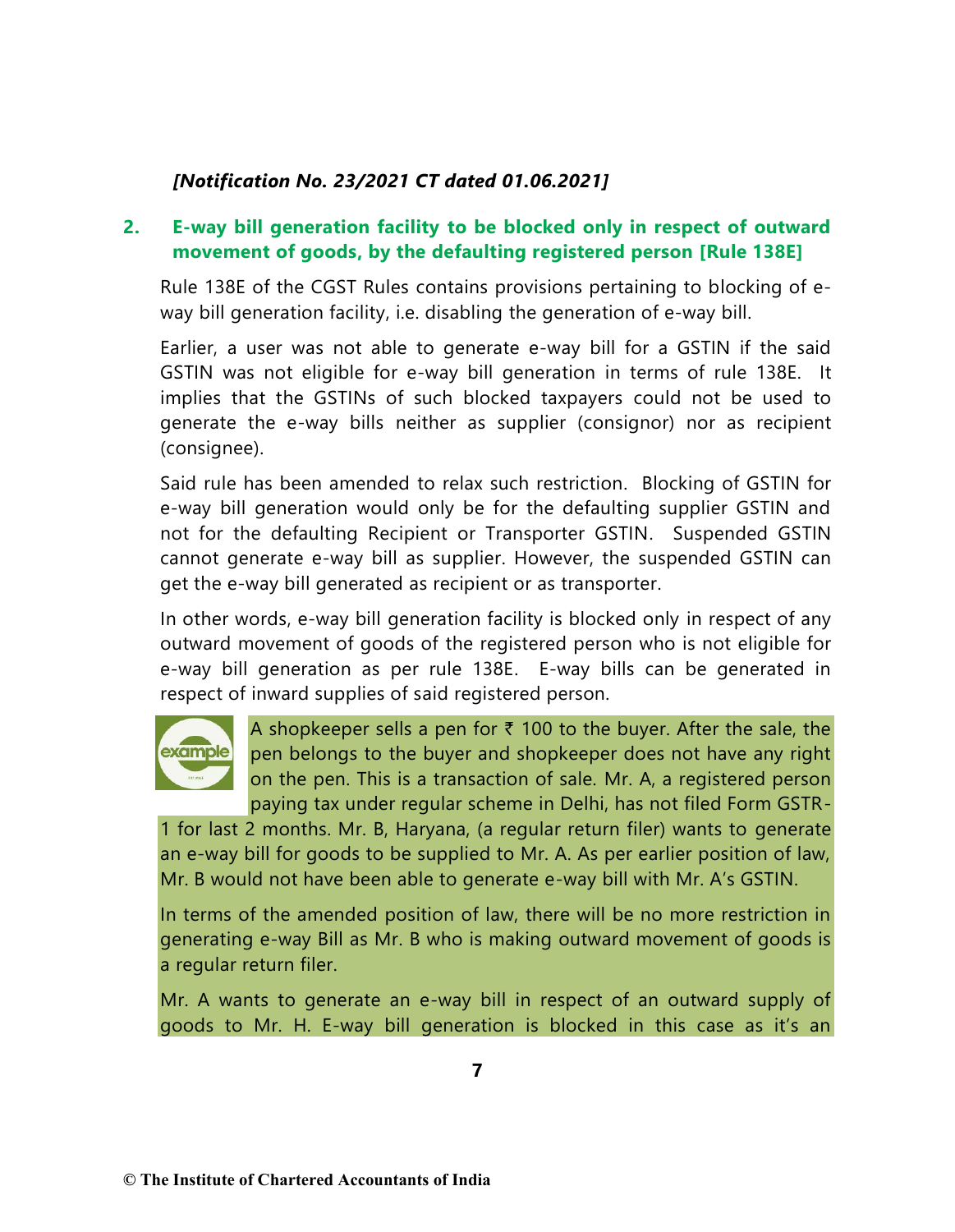outward movement of goods of Mr. A who has not filed GSTR-1 for past 2 months.

*[Notification No. 15/2021 CT dated 18.05.2021]*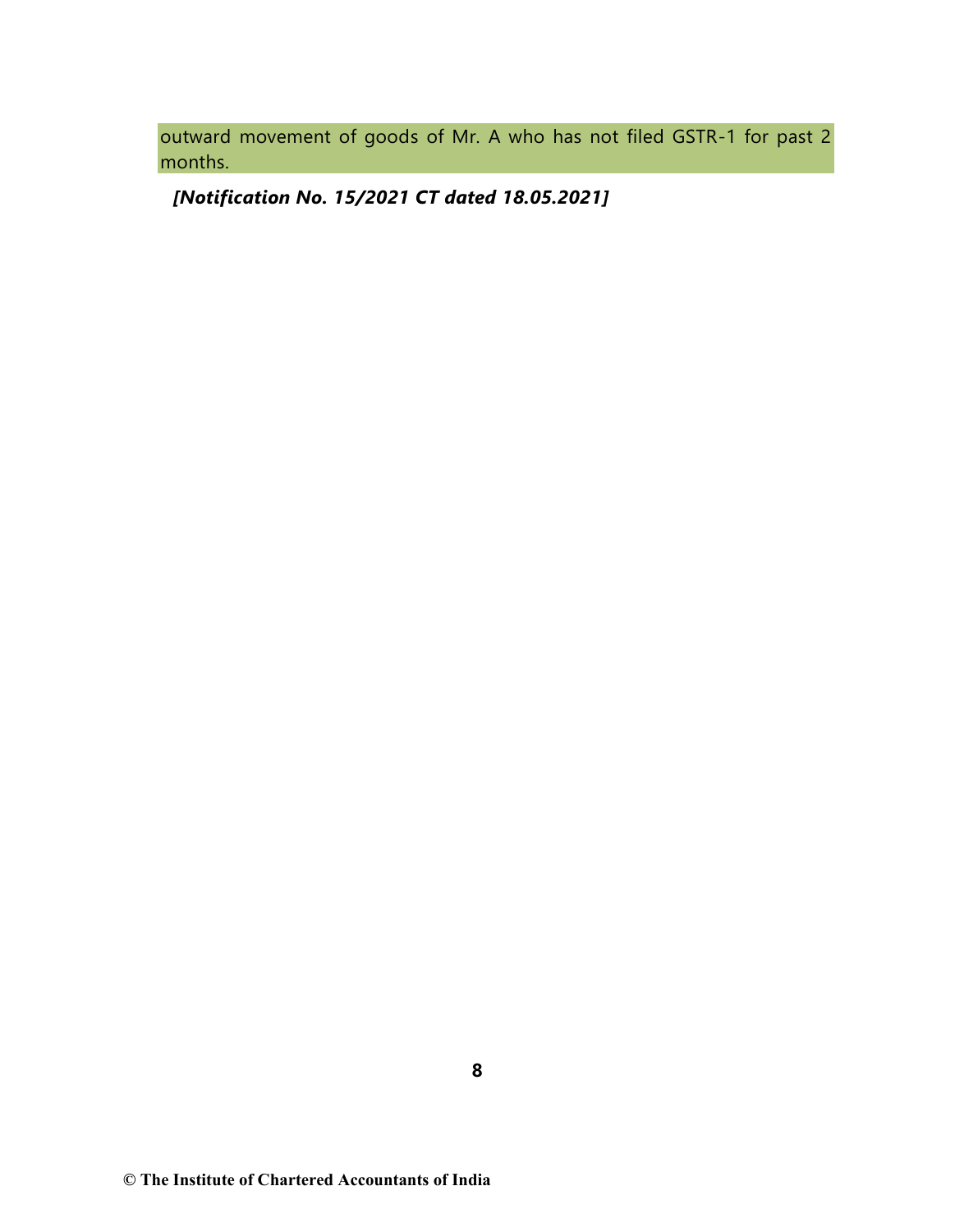





#### **1. Maximum late fees payable under section 47 for delayed filing of Forms GSTR-1, GSTR-3B, GSTR-4 and GSTR-7, rationalized**

Section 47 of the CGST Act stipulates a specified amount of late fee for delay in filing any of the following by their respective due dates:

- (A) Statement of Outward Supplies [Section 37]
- (B) Returns (including returns under QRMP Scheme) Returns [Section 39]
- (C) Final Return [Section 45]

An equal amount of late fee is payable by such person under the respective SGST/UTGST Act as well. Penalty leviable under IGST Act shall be the sum total of the penalties leviable under the CGST Act and the SGST/UTGST Act.

The late fee can be waived off partially or fully by the Central Government. Consequently, since the inception of GST law, late fee is being regularly waived off by the Central Government either partially or fully.

From the tax period June, 2021 onwards or quarter ending June, 2021 or FY 2020-21 onwards, as the case may be, late fee for delayed filing of Forms GSTR-1, GSTR-3B and GSTR-4, has been rationalized as follows: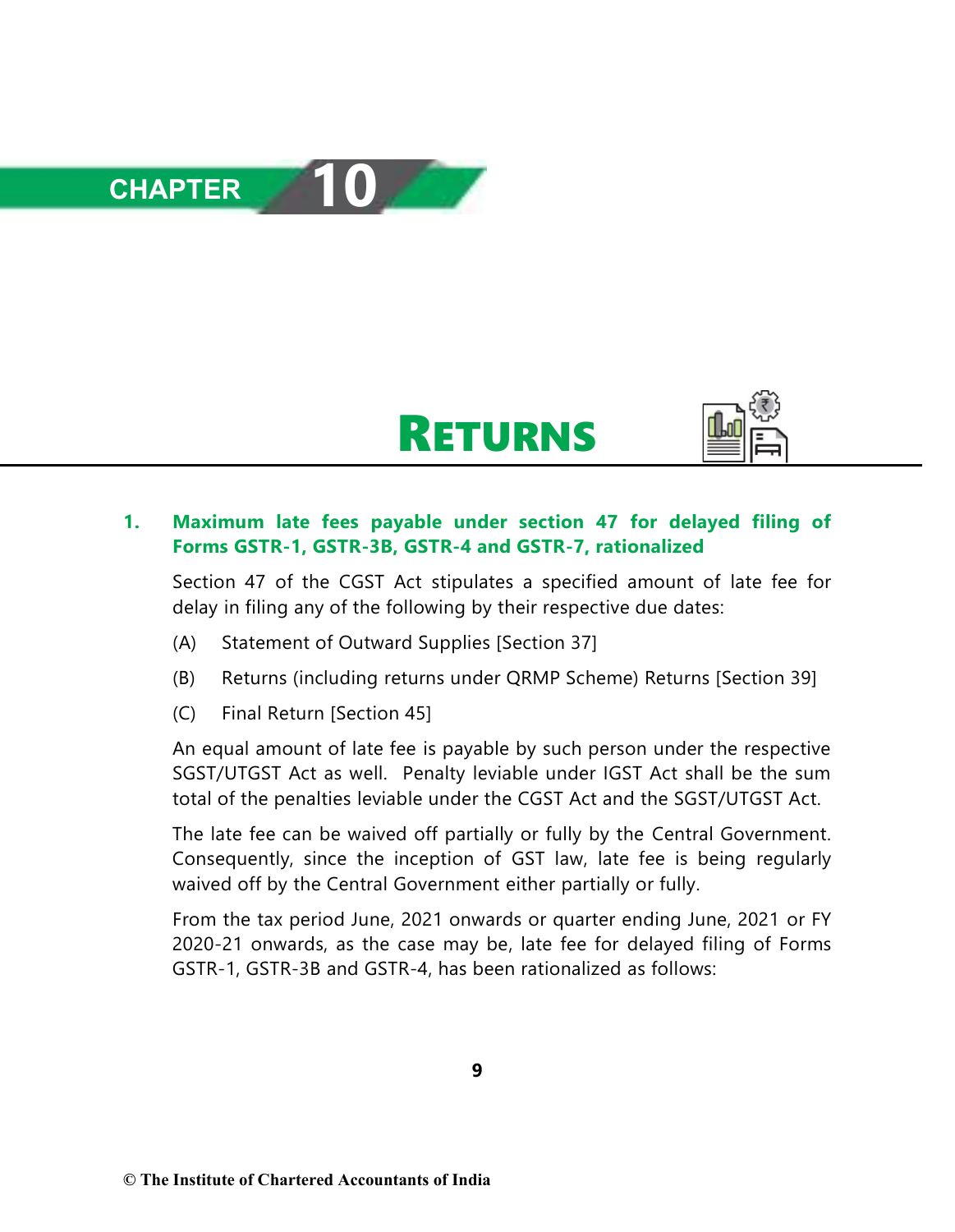#### **For delayed filing of GSTR-1 and/or GSTR-3B:-**

Total amount of late fee payable under section 47 of the CGST Act **from June, 2021 / quarter ending June, 2021 onwards**, by the registered person who fail to furnish Form GSTR-1 and/or Form GSTR-3B by the due date, shall be as follows:



#### **For delayed filing of GSTR-4:-**

Total amount of late fee payable under section 47 of the CGST Act **from F.Y. 2021-22 onwards**, by the registered person (composition taxpayer)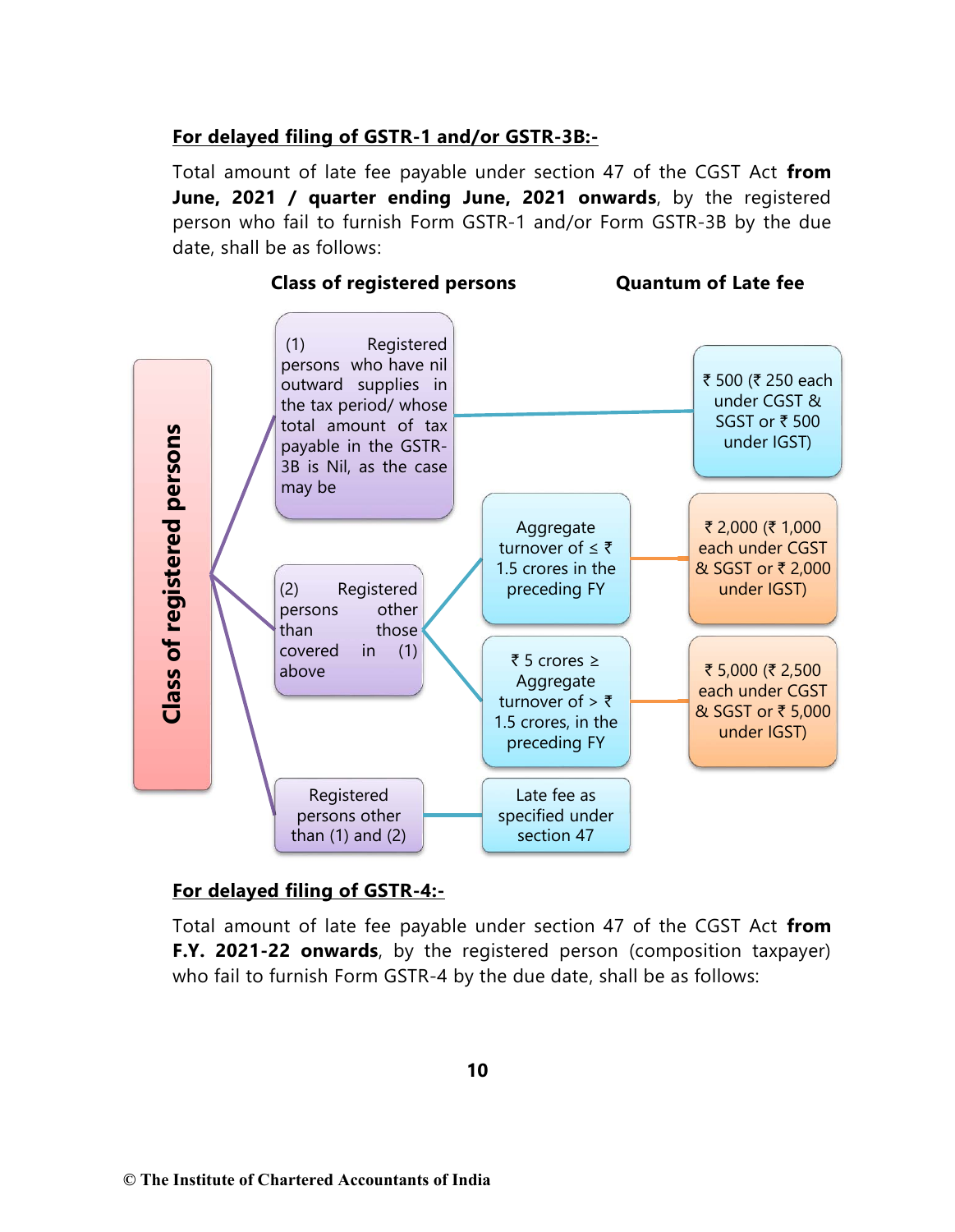

*[Notification Nos 19-22/2021 CT all dated 01.06.2021]*

#### **2. Mandatory requirement of submitting reconciliation statement audited by specified professional, done away with [Section 44 substituted]**

With effect from 01.08.2021, section 44 of the CGST Act, 2017 has been substituted so as to remove the mandatory requirement of furnishing a reconciliation statement duly audited by specified professional and to provide for filing of the annual return on self-certification basis. It further provides for the Commissioner to exempt a class of taxpayers from the requirement of filing the annual return.

Substituted section 44 reads as follows:

Every registered person, other than an input service distributor, a person paying tax under section 51 or section  $52^1$ , a casual taxable person and a non-resident taxable person shall furnish an annual return which may include a self-certified reconciliation statement, reconciling the value of supplies declared in the return furnished for the financial year, with the audited annual financial statement for every financial year electronically, within such time and in such form and in such manner as may be prescribed.

*<sup>1</sup> Provisions of section 51 and 52 have been discussed in detail at final level.*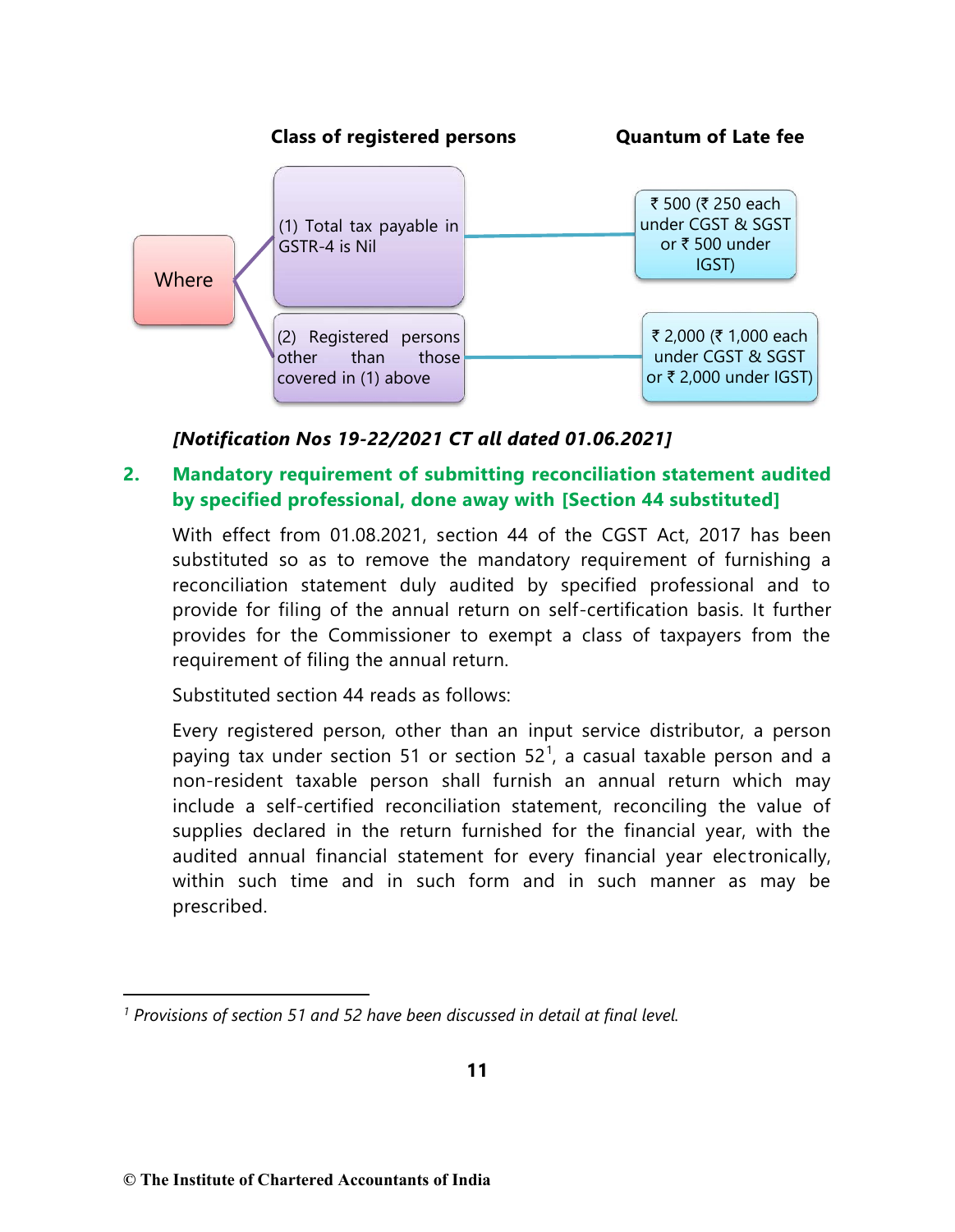However, the Commissioner may, on the recommendations of the Council, by notification, exempt any class of registered persons from filing annual return under this section.

Further, nothing contained section 44 shall apply to any department of the Central Government or a State Government or a local authority, whose books of account are subject to audit by the Comptroller and Auditor-General of India, or an auditor appointed for auditing the accounts of local authorities under any law for the time being in force.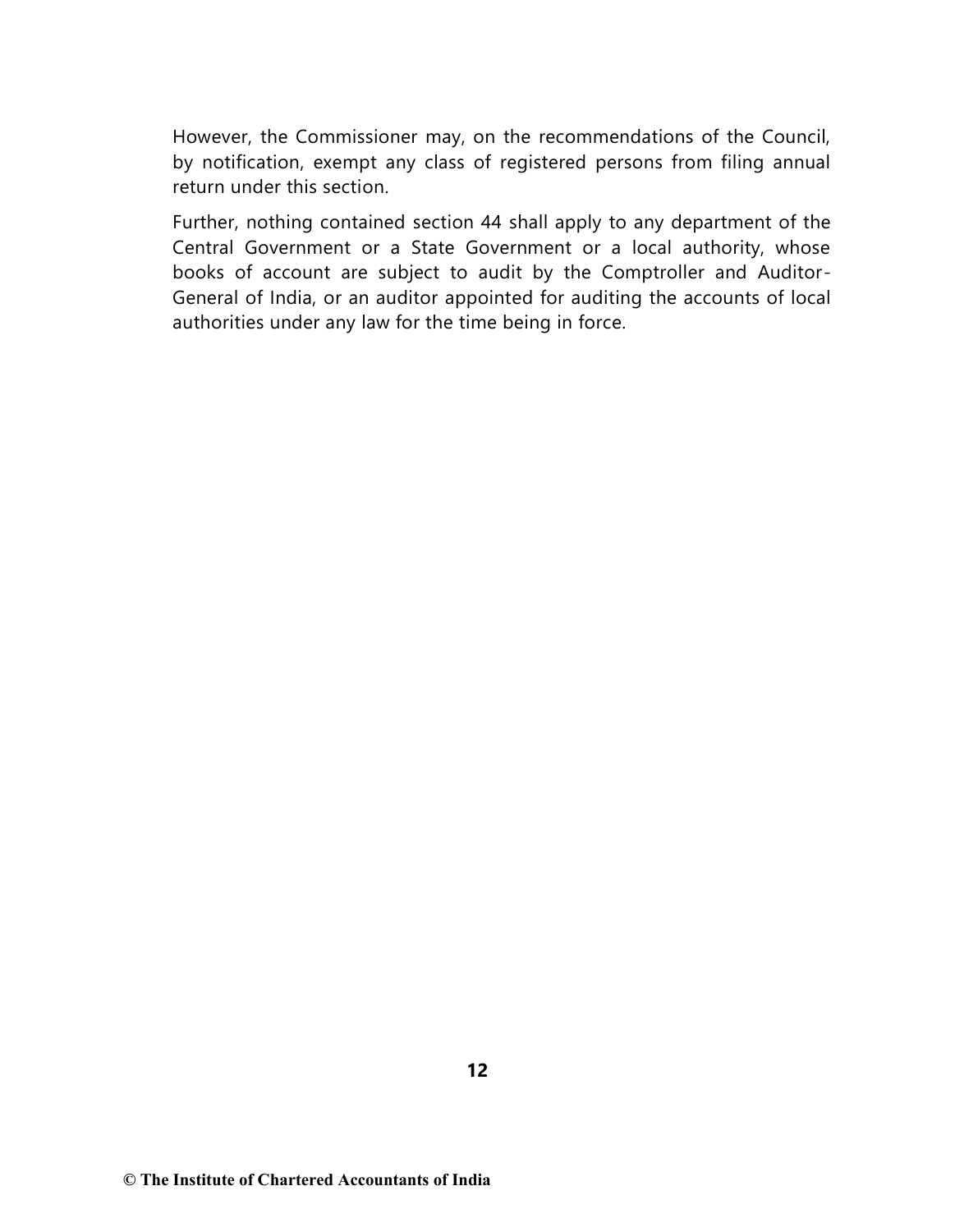#### **Question : Explain Penalty for late filing of Return. Answer: Levy of late fee Section 47**

If any person has not filed any return, notice shall be given u/s 46/ Rule 68 in form no. GSTR-3A.

#### **Penalty for delay in filing GSTR-1 shall be as given below (Notification No.20/2021 dated: 01-06-2021):**

(i) If output supply is nil, penalty shall be ₹10 per day but maximum ₹250.

(ii) In other cases, penalty shall be charged  $@$  ₹25 per day for every day but maximum ₹1,000 provided aggregate turnover in the preceding financial year is upto ₹1.5 crores. If turnover is more than 1.5 crores but upto 5 crores, maximum penalty shall be ₹2,500. In all other cases maximum penalty shall be ₹5,000.

#### **Penalty for delay in filing GSTR-3B shall be as given below (Notification No.19/2021 dated: 01-06-2021):**

(i) If tax payable in GSTR-3B is nil, penalty shall be ₹10 per day but maximum ₹250.

(ii) In other cases, penalty shall be charged @ ₹25 per day for every day but maximum ₹1,000 provided aggregate turnover in the preceding financial year is upto ₹1.5 crores. If turnover is more than 1.5 crores but upto 5 crores, maximum penalty shall be  $\overline{2}2,500$ . In all other cases maximum penalty shall be  $\overline{2}5,000$ .

#### **Penalty for delay in filing GSTR-4 shall be as given below (Notification No.21/2021 dated: 01-06-2021):**

(i) If tax payable in GSTR-4 is nil, penalty shall be  $\overline{\xi}10$  per day but maximum  $\overline{\xi}250$ 

(ii) In all other cases, penalty shall be ₹25 per day but maximum ₹1,000

The above Late Fee is under CGST Act, and\an equal amount shall be payable under SGST/UTGST Act i.e. infact the late fee shall be double of the amount as mentioned above.

#### **Penalty for delay in filing Annual Return Section 44**

Any registered person who fails to furnish the annual return u/s 44 by the due date shall be liable to pay a late fee of one hundred rupees for every day during which such failure continues subject to a maximum of an amount calculated at a quarter per cent of his turnover.

#### **Example 1:**

(i) Delay is 20 days and turnover is ₹ 60,00,000, penalty shall be ₹ 2,000 or ₹ 15,000 i.e. ₹ 2,000

(ii) Delay is 20 days and turnover is ₹ 10,00,000, penalty shall be ₹ 2,000 or ₹ 2,500 i.e. ₹ 2,000

(iii) Delay is 40 days and turnover is ₹ 10,00,000, penalty shall be ₹ 4,000 or ₹ 2,500 i.e. ₹ 2,500

(iv) Delay is 100 days and turnover is ₹ 50,00,000, penalty shall be ₹ 10,000 or ₹ 12,500 i.e. ₹ 10,000

Further equal amount shall be payable under SGST/UTGST Act.

#### **Penalty for delay in filing Final Return Section 45**

Every registered person who is required to furnish a return and whose registration has been surrendered or cancelled is required to file a final return.

The final return has to be filed within 3 months of the:

- (i) date of cancellation
	- or
- (ii) date of order of cancellation whichever is later.

Quantum of late fee for not filing the final return is as follows:

- (i)  $\bar{\tau}$  100 for every day during which such failure continues
	- or

 $(ii)$  ₹ 5,000 whichever is lower.

An equal amount of late fee is payable under the respective SGST/UTGST Act as well.